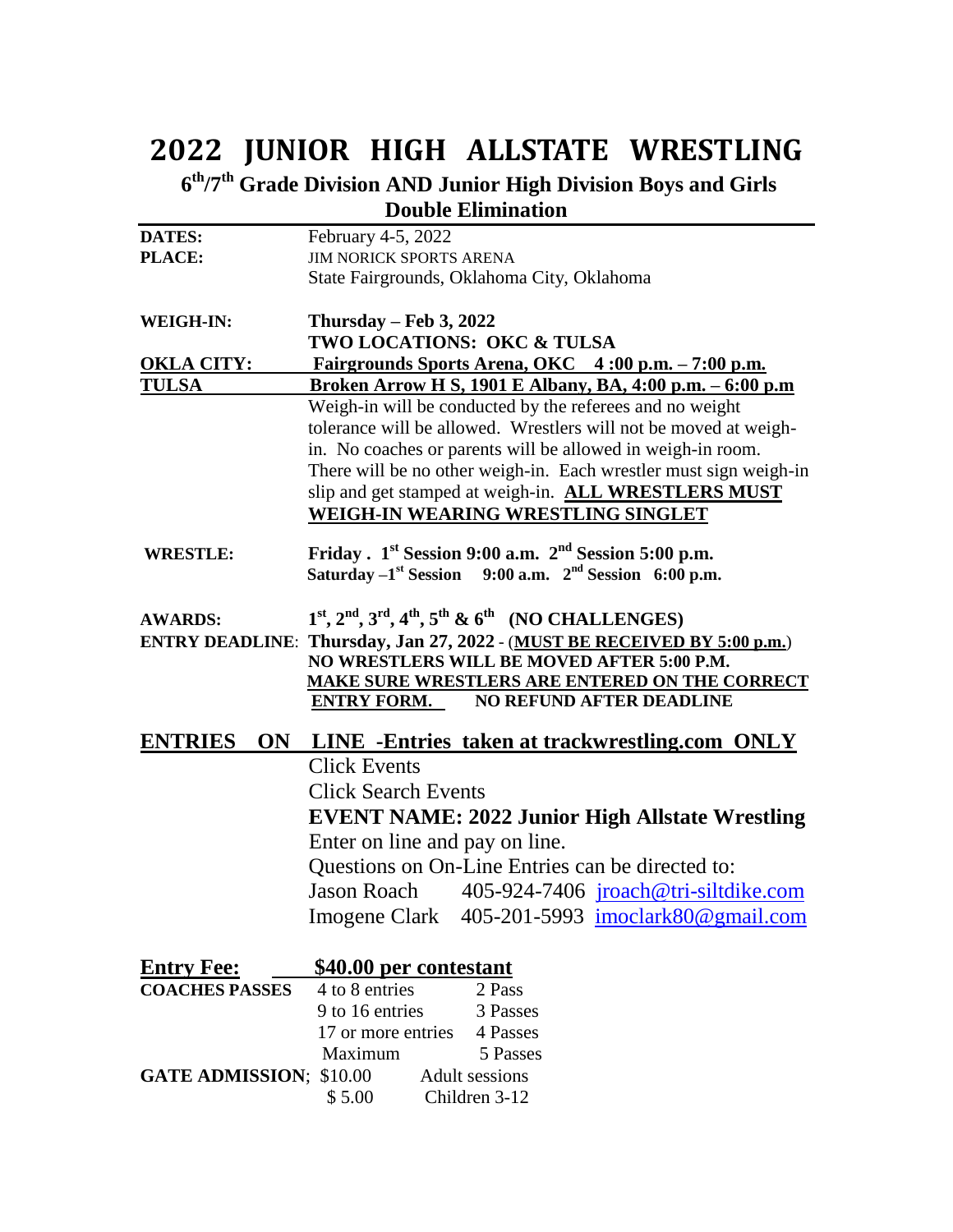## **2022 JUNIOR HIGH ALLSTATE WRESTLING** 47th ANNUAL JUNIOR HIGH STATE TOURNAMENT

Dear Coach:

The 2022 Junior High Allstate Wrestling Tournament will be held at the Fairgrounds Sports Arena in Oklahoma City on February 4th and 5<sup>th</sup>. The following guidelines will govern the tournament:

- **1. There will be a Boys 6 th & 7th Grade Division and a Boys and Girls Junior High Division for 7th, 8th & 9th graders.**
- **2. Seventh graders must elect which division to enter when entry forms are submitted on line.**
- **3. Wrestlers may enter at one weight only and in only one division.**
- **4. A School Team Championship** will be awarded to the school scoring most points. A roster listing all wrestlers and signed by a school administrator must be brought to the tournament. You may enter as many entries at a weight as you wish, **but only the top place in each weight is the only points that will count toward the Team Championship**. Coach of the Year Award will be decided by Team Champion.
- **5. Outstanding Wrestler Awards** will be given in all divisions. This is figured by the fastest three (3) falls of any champion.
- **6. ENTRIES taken at trackwrestling.com ONLY. ENTRIES AND PAYMENTS ON LINE - DEADLINE 5:00 PM, Thurs. Jan 27, 2022. On line entry questions to: Jason Roach 405- 924-7406 or Imogene Clark 405-201-5993. All other Tournament questions should be directed to: Darryl Clark 405-615-9860 or Jason Roach.**
- **7. All entries are \$40.00** You must bring a copy of your entries to the tournament in the event there is any discrepancy with the entry.
- **8. The Seeding Meeting will be on Wednesday, Feb 2, 2022 at 6:00p.m-9:30, at Del City High school in the Forum, 1701 S. Sunny Lane, Del City, OK**. Refreshments will be served, and all coaches are urged to attend.

#### **WEIGH-IN THURSDAY February 3, 2022 TWO LOCATIONS:**

- **1. Okla. City Fair Grounds, OKC 4:00 p.m. – 7:00 p.m**
- **2. Tulsa Weigh In: Broken Arrow Highschool 4:00 p.m. – 6:00 p.m. 1901 E Albany, Broken Arrow, OK**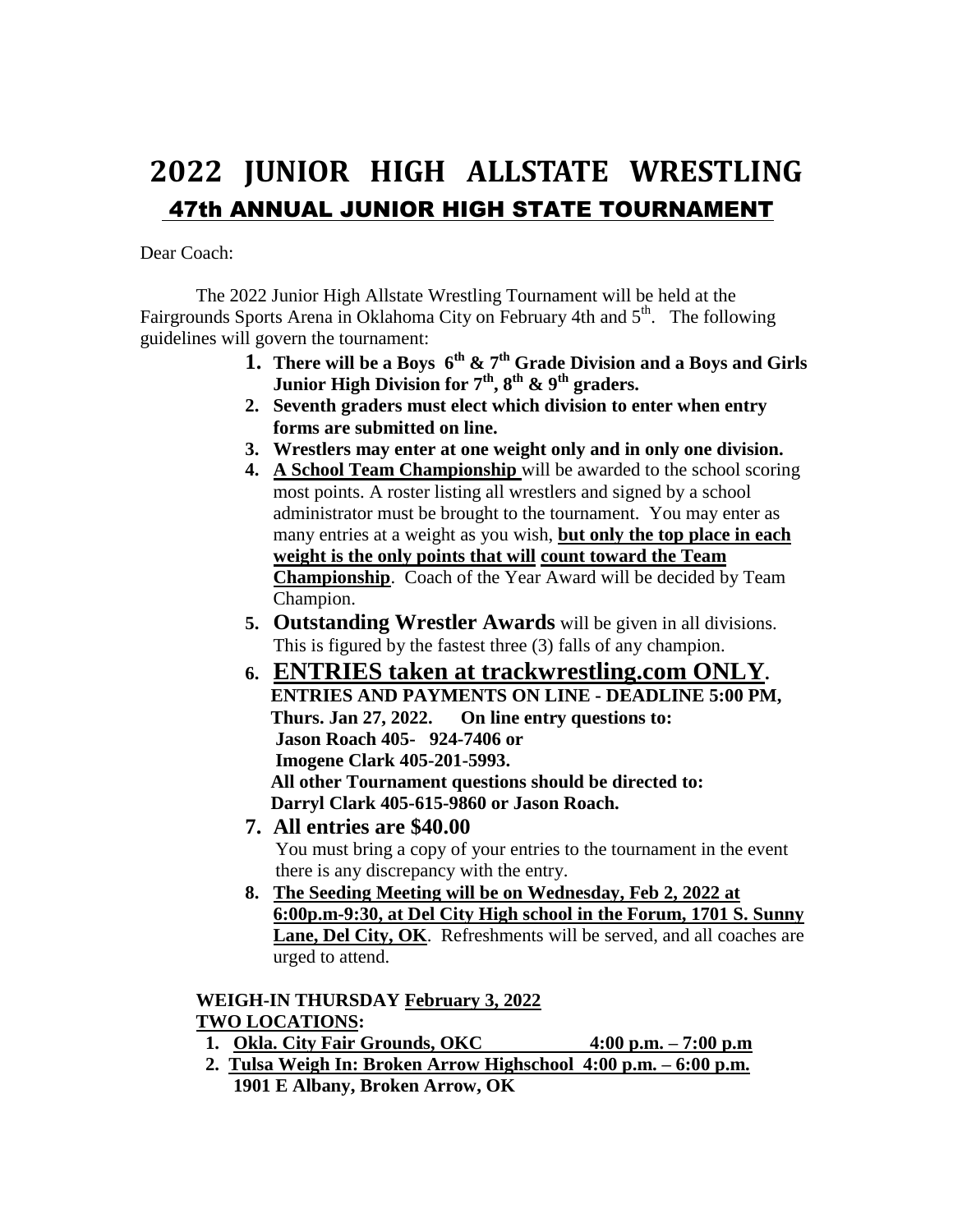#### **JUNIOR HIGH ALLSTATE WRESTLING INC**

**\_\_\_\_\_\_\_\_\_\_\_\_\_\_\_\_\_\_\_\_\_\_\_\_\_\_\_\_\_\_\_\_\_\_\_\_\_\_**

|                                                        | <b>Boys &amp; Girls</b>                                           |
|--------------------------------------------------------|-------------------------------------------------------------------|
| <b>WEIGHTS</b><br>6 & 7                                | <b>JR High WEIGHTS</b>                                            |
| Only 6 <sup>th</sup> & 7 <sup>th</sup> Grade Wrestlers | 7 <sup>th</sup> 8 <sup>th</sup> & 9 <sup>th</sup> Grade Wrestlers |
|                                                        |                                                                   |
| 68                                                     | 87                                                                |
| 72                                                     | 94                                                                |
| 76                                                     | 101                                                               |
| 80                                                     | 108                                                               |
| 84                                                     | 113                                                               |
| 88                                                     | 118                                                               |
| 92                                                     | 123                                                               |
| 96                                                     | 128                                                               |
| 100                                                    | 133                                                               |
| 105                                                    | 138                                                               |
| 110                                                    | 143                                                               |
| 120                                                    | 150                                                               |
| 130                                                    | 160                                                               |
| 140                                                    | 175                                                               |
| 161                                                    | 200                                                               |
| <b>Hwt</b>                                             | 285                                                               |

**Enter in only one Division**

### **\*\*WEIGHTS ARE ALL FLAT WEIGHTS, NO GROWTH ALLOWANCES**

#### **JUNIOR HIGH ALLSTATE WRESTLING INC.**

**Lelan Clark**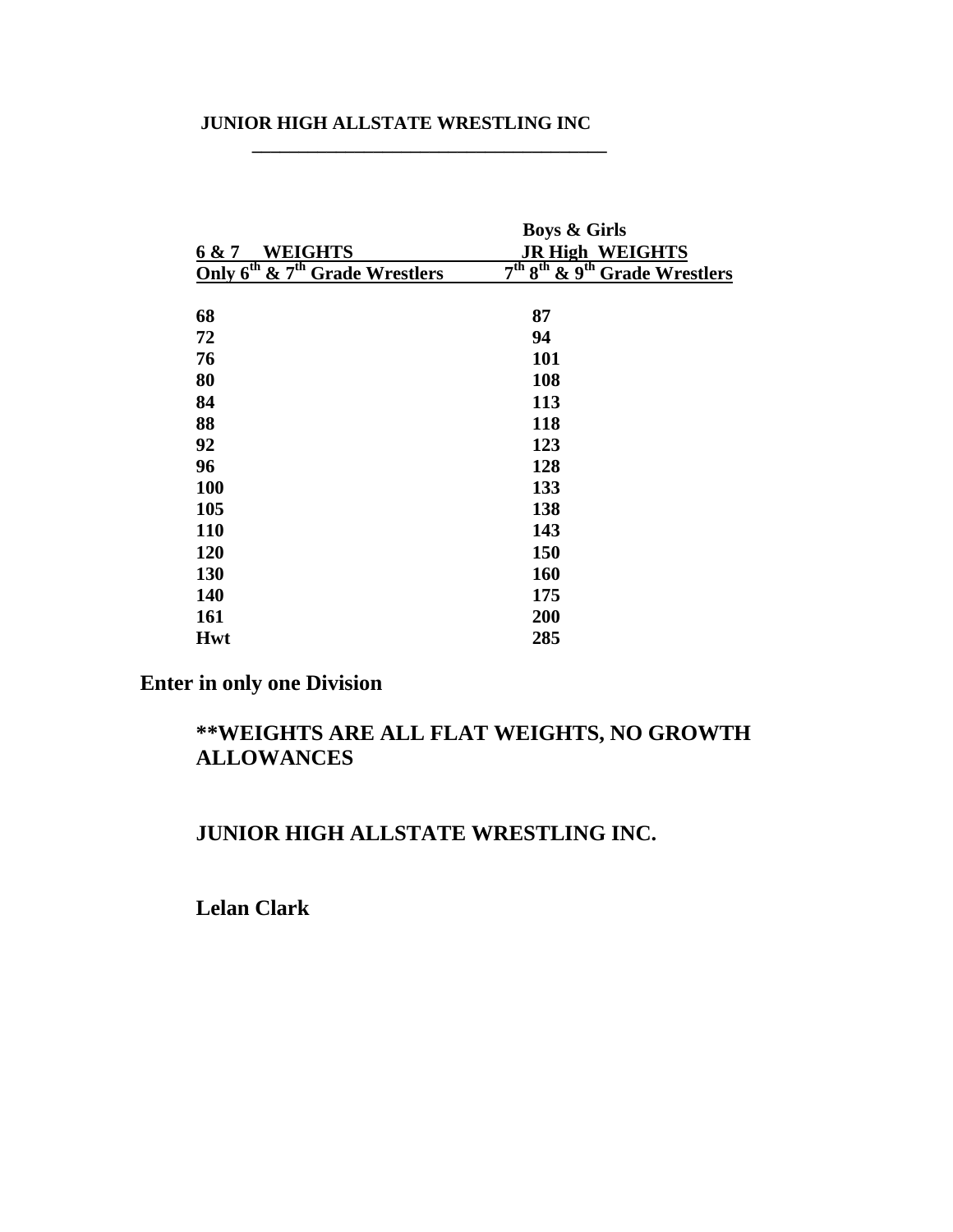# PAYMENTS & WAIVERS

### **PAYMENTS FOR ENTRIES**

## **ALL ENTRIES MUST BE THROUGH TRAC WRESTLING**

**INDIVIDUAL ENTRIES – MUST BE PAID ONLINE (NO EXCEPTIONS)**

**TEAM ENTRIES – MUST BE PAID ONLINE**

**(EXCEPTION) PAYING WITH SCHOOL PURCHASE ORDER.**

**ENTRIES MUST BE ON LINE, AND WILL BE PUT INTO TOURNAMENT AFTER A SCHOOL PURCHASE ORDER HAS BEEN RECEIVED AND THIS INFORMATION HAS TO BE RECEIVED AND APPROVED BY:**

**Imogene Clark 405-201-5993 or Jason Roach 405-924-7406**

**If School Purchase Order Number has not been received, team will not be dropped in tournament.**

**IF YOU ENTER WRESTLERS ON LINE WITHOUT PAYMENT, THEY WILL NOT BE IN TOURNAMENT UNTIL PAYMENT HAS BEEN RECEIVED OR UNTIL WE HAVE INFORMATION OF SCHOOL PURCHASE ORDER.** 

**EACH WRESTLER MUST HAVE A SIGNED WAIVER BEFORE WRESTLING – THE WAIVER IS INCLUDED ON TRAC WRESTLING ENTRY FORM.**